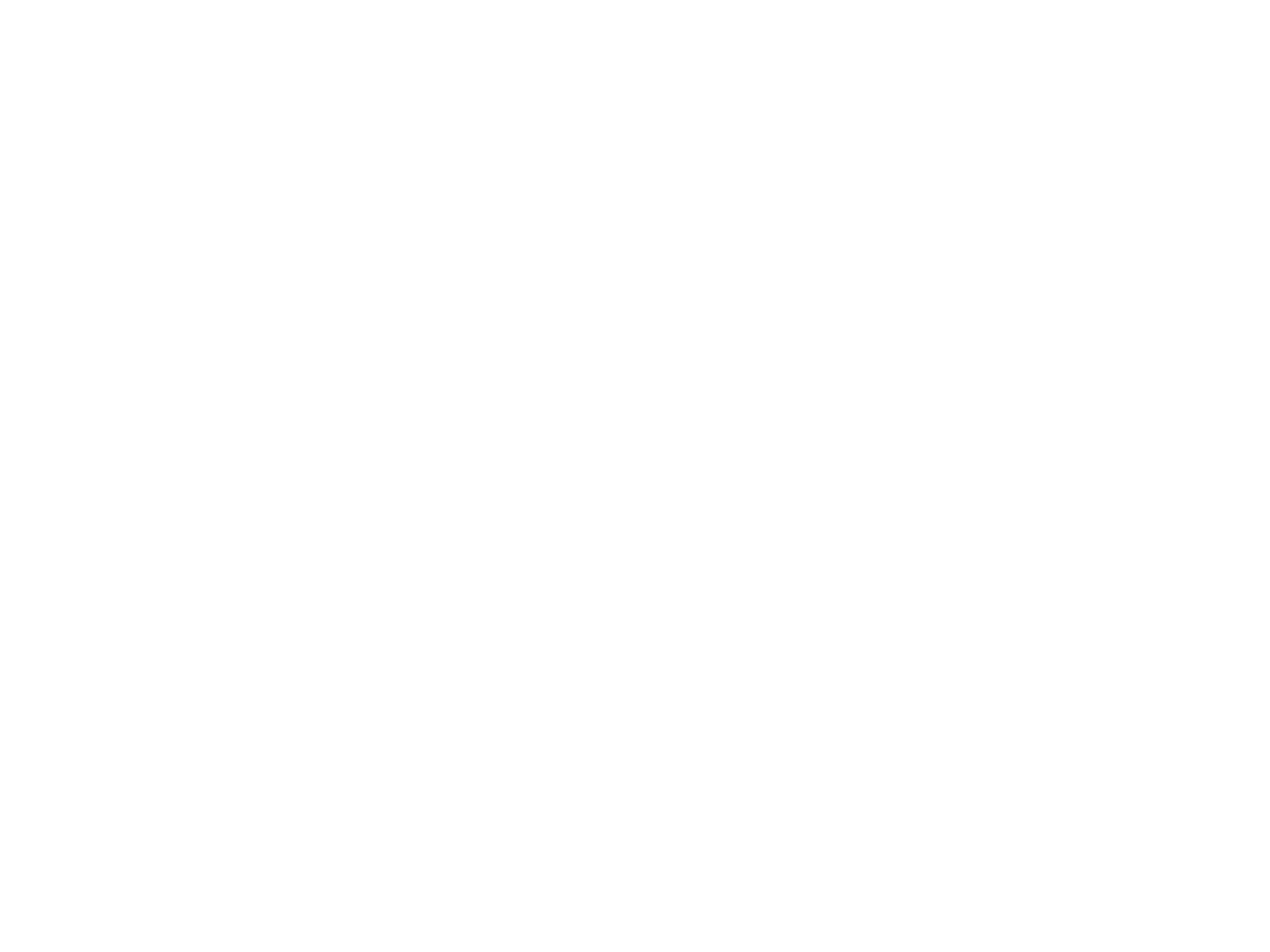

[BLAKE-256](#page-30-0) [Grøstl](#page-33-0) [JH](#page-36-0) Keccak [Skein](#page-42-0)



# Skein Algorithm



- 64-bit adders lead to long delay.
- Algorithm cannot be folded.

### Memory Requirements: 2,112 bits

- State: 512 bits
- **Processed IV: 512 bits**
- Message: 512 bits
- **e** Rotation Tweak Constants: 64 bit
- <span id="page-42-0"></span>• Hash Chaining Value: 512 bits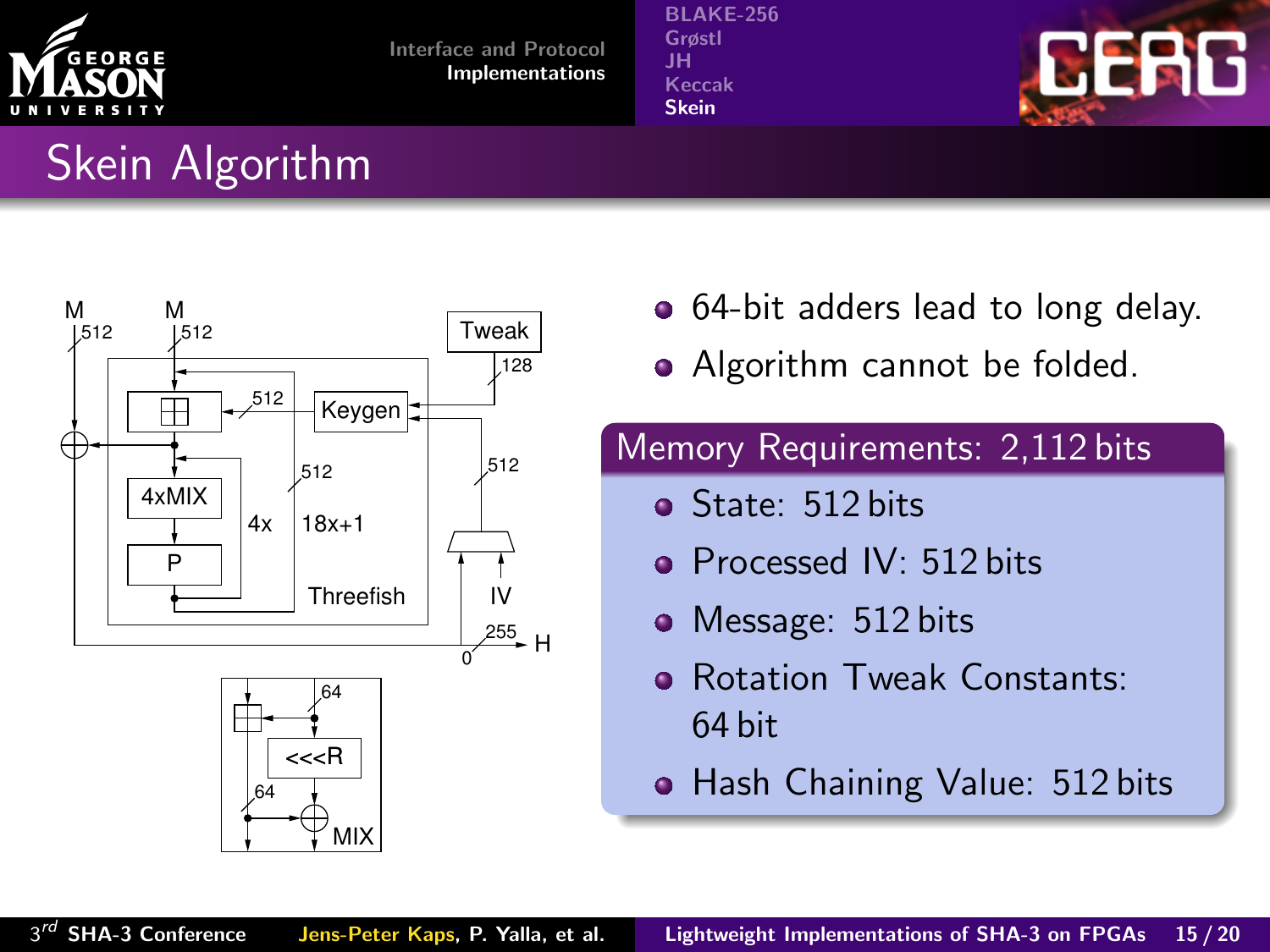

[BLAKE-256](#page-30-0) [Grøstl](#page-33-0) [JH](#page-36-0) [Keccak](#page-39-0) [Skein](#page-42-0)



# Skein Implementation BRAM



## Performance (Clock Cycles)

- **o** Initialization: 5
- Loading: 32
- $\bullet$  MIX: 18x4x20=1440
- Keygen:
	- $19x45+3=858$
- **Permutations: 109**
- Total per Block: 2407
- Using 32-bit adder to reduce critical path (no clk penalty).
- Barrel shifter is single largest block in the design (192 slices).
- Finalization takes as many clock cycles as 1 block hash.
- **Scalability:** Running Keygen and MIX in parallel.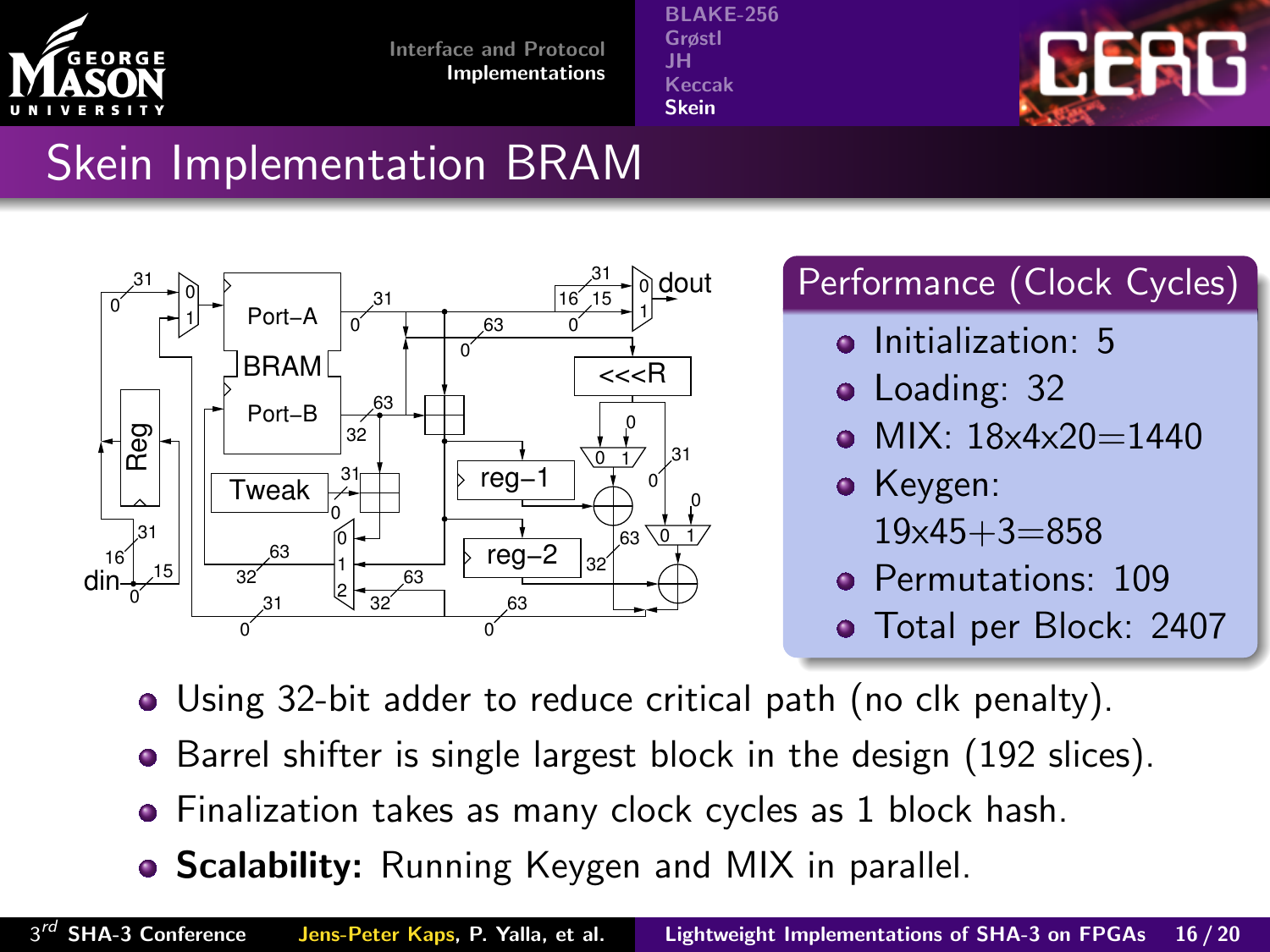

[BLAKE-256](#page-30-0) [Grøstl](#page-33-0) [JH](#page-36-0) [Keccak](#page-39-0) [Skein](#page-42-0)



# Skein Implementation Logic Only



### Performance (Clock Cycles)

- **o** Initialization: 5
- Loading: 32
- $\bullet$  MIX: 18x4x20=1440
- Keygen:
	- 19x47+1=894
- **Permutations: 32**
- Total per Block: 2366

- Have to use 64-bit, else need dualport Distributed RAM at 356 slices (from 162).
- Larger adder increases length of critical path.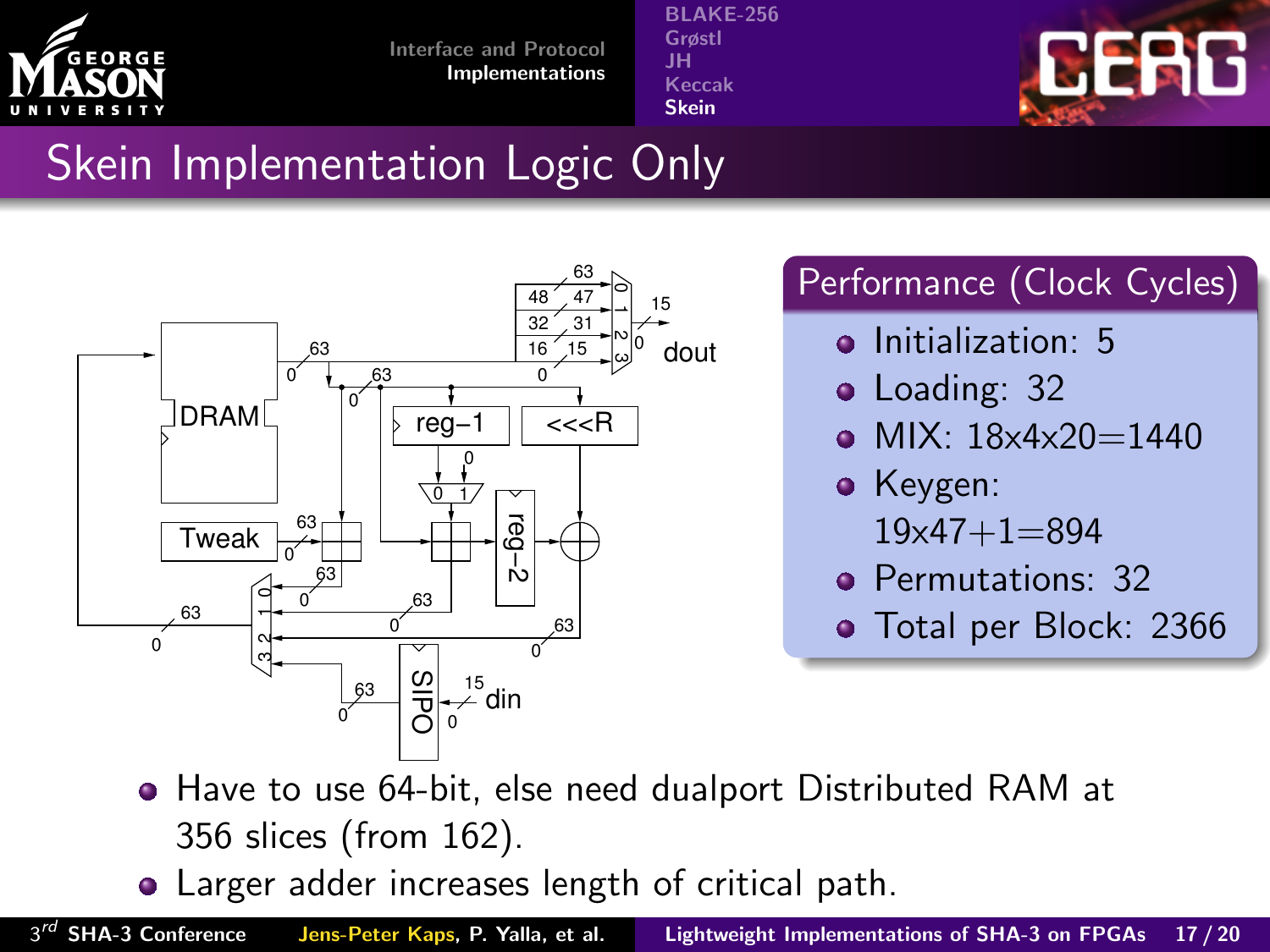

[BLAKE-256](#page-30-0) [Grøstl](#page-33-0) [JH](#page-36-0) [Keccak](#page-39-0) [Skein](#page-42-0)



## SHA-2 Algorithm



- Uses six logic functions *Ch*, Maj, Σ0, Sigma1, sigma0, and sigma1.
- Algorithm cannot be folded.

#### Memory Requirements: 3,072 bits

- **o** State: 512 bits
- $\bullet$  Constants:64x32=2,048 bits
- $\bullet$  Hash values:  $2 \times 8 \times 32 = 512$  bits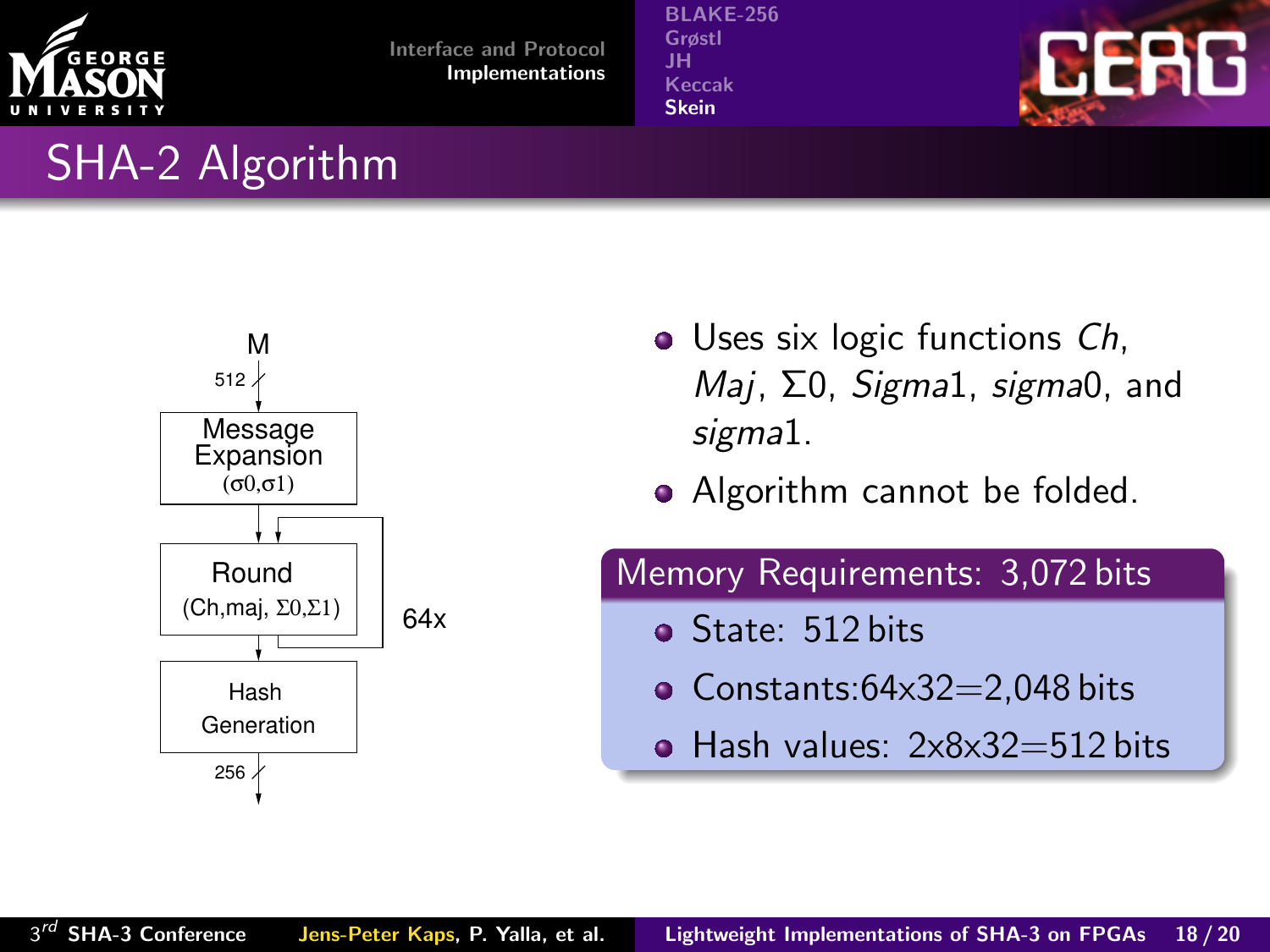

[BLAKE-256](#page-30-0) [Grøstl](#page-33-0) [JH](#page-36-0) [Keccak](#page-39-0) [Skein](#page-42-0)



# SHA-2 Implementation BRAM



## Performance (Clock Cycles)

- o Initialization: 2
- Loading: 32  $\bullet$
- Message expansion=99  $\bullet$
- Round: 64x7=448 ò.
- Hash generation: 16  $\bullet$
- Total per Block: 563

- BRAM contains constants, message, working variables and intermediate hash.
- Quasi-pipelined the round operation.